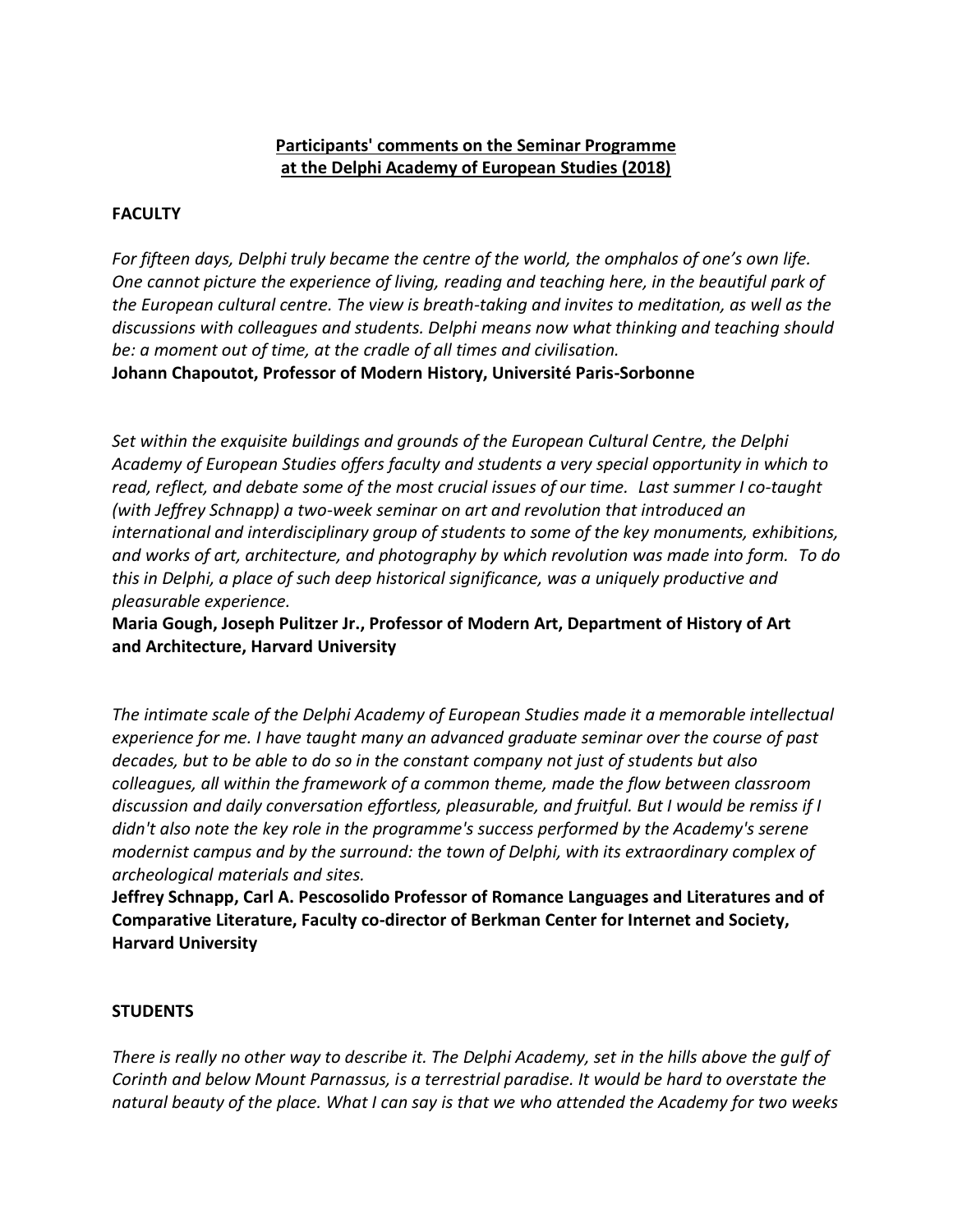*were nourished in every possible: we participated in daily thought-provoking seminars led by faculty from Harvard, Johns Hopkins, and Paris-Sorbonne, visited the archaeological site at Delphi, and breakfasted, lunched, and dined together in what quickly became a kind of utopian scholarly/learning community. In short, this is the kind of place of classical myth: as soon as you've left it, you dream of going back.*

## **Thomas Wisniewski, PhD candidate, Department of in Comparative Literature, Harvard University**

*There are many reasons why I deeply appreciated my experience at the Delphi Academy. Not only did it give to me the opportunity to read and discuss texts and cultural objects that I could have hardly encountered in my academic studies, but I could do so in dialogue with talented students and prominent professors and in the beautiful context of the village of Delphi, where nature, history and myth are one thing. The European Cultural Centre of Delphi offers everything a community of scholars might need: spacious rooms, a small library, great food, and a beautiful panorama. It is impossible to imagine a better place where to study the cultural and philosophical tradition of the European continent than in this small green corner of history in Greece.*

**Alberto Parisi, PhD candidate, Department of Comparative Literature, Harvard University**

*The Delphi Academy was an incredible opportunity: two summer weeks in the beautiful surroundings of central Greece with a coherent and intellectually stimulating programme of seminars. The seminars were all very different in their approach and subject matter but produced all kinds of interesting connections and counterpoints, and are sure to be invaluable in my future study, both in exposing me to new areas of interest and enriching my approach to topics I was already familiar. It was also a wonderful opportunity to engage with students and scholars, both intellectually and socially, from diverse disciplines and from different countries and institutions across Europe and the USA. The Academy was a great escape from everyday life for an experience which was academically engaging but also relaxing and fun!* **Paul Johnston, PhD candidate, Department of the Classics, Harvard University**

*I attended the Delphi Academy this past summer (2018) and found it to be an incredibly rewarding two weeks. The Academy provided the chance to interact and study with students and professionals not only from various disciplines but also from different parts of the world. The three intensive courses offered during this iteration of the Academy saliently exposed the extent to which antiquity influenced quite disparate European political and social movements, from German Nazism to the Greek avant-garde to Italian fascism. Some of the content of these courses related directly to my own academic research interests and importantly allowed me to contextualize these interests in broader cross-cultural discourses. Lastly, the location of this summer program, in beautiful and historic Delphi, grounded its focus on modern European history in an ancient yet ever relevant center.*

**Ilana Freedman, PhD candidate, Department of Comparative Literature, Harvard University**